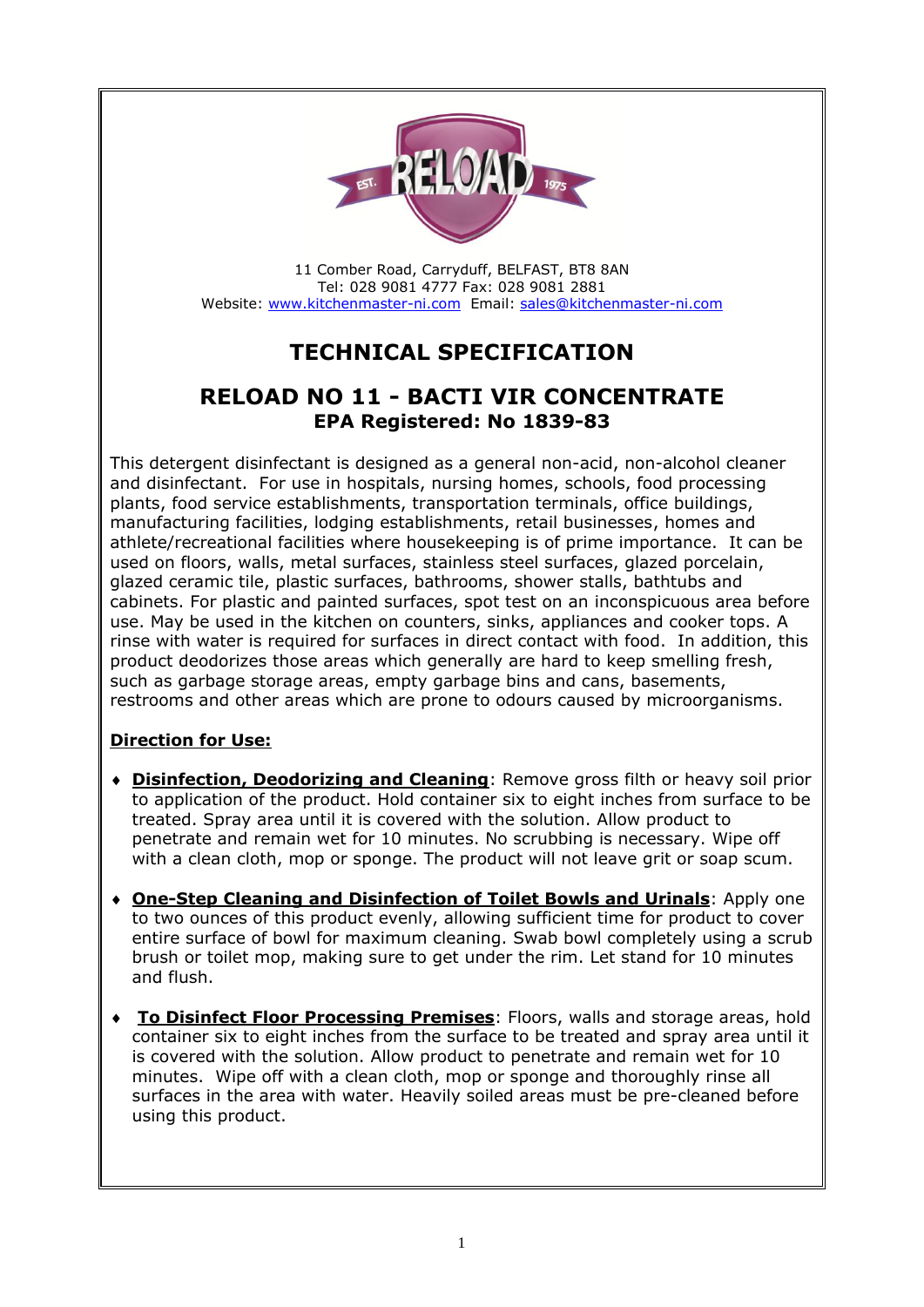

11 Comber Road, Carryduff, BELFAST, BT8 8AN Tel: 028 9081 4777 Fax: 028 9081 2881 Website: [www.kitchenmaster-ni.com](http://www.kitchenmaster-ni.com/) Email: [sales@kitchenmaster-ni.com](mailto:sales@kitchenmaster-ni.com)

# **TECHNICAL SPECIFICATION**

## **RELOAD NO 11 - BACTI VIR CONCENTRATE EPA Registered: No 1839-83**

#### **To Disinfect Food Service Establishment food Contact Surfaces:**

Countertops, appliances, tables, hold container six to eight inches from the surface to be treated and spray area until it is covered with the solution. Allow product to penetrate and remain wet for 10 minutes. Wipe off with a clean cloth, mop or sponge and thoroughly rinse all surfaces in the area with water. Heavily soiled areas must be pre-cleaned before using this product. Do not use on eating utensils, glassware and cookware.

Appearance @ 20°C Purple, clear liquid pH (neat) 14 Odour None Specific Gravity  $@ 20^{\circ}$ C 1.065 +/- 0.05 Flammability **Non-flammable** 

#### **PROPERTIES: SPECIFICATION:**

#### **DIRECTIONS FOR USE:**

- Use through appropriate dispenser.

- Product may be sprayed, mopped or wiped onto the surface to be cleaned and then wiped off with a clean cloth.

#### **STORAGE:**

Store in original container and protect from extremes of temperature. Do not store in direct sunlight nor allow the product to freeze. Shelf life (in unopened original container) is a minimum of 18 months.

#### **SAFETY ADVICE:**

Under the new GHS Standard this product is classified as Corrosive and Toxic to aquatic organisms. Please refer to section 2.2 of the Safety Data Sheet for more information.

Manufactured to standard of BSEN 1276 testing.

#### **PACK SIZE:**

4x2Lt case (105 per pallet) Order Code: REAQUABACTIVIR-4X2LT